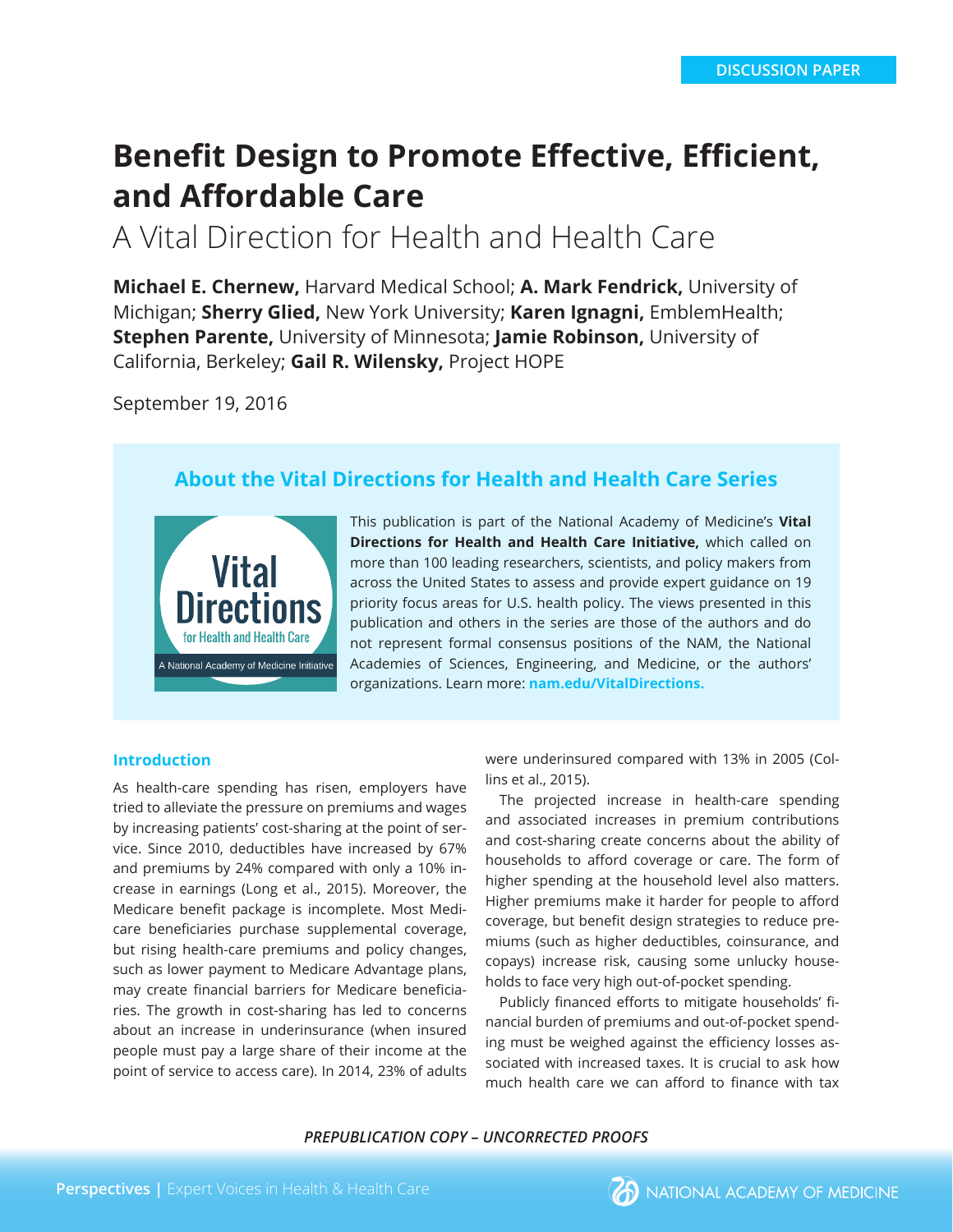revenue, whether directly or through tax exclusions (Glied, 1997). Ultimately, addressing concerns about affordability requires addressing the underlying issue of health-care spending growth. Doing that requires some combination of supply-side interventions (such as payment reform) and demand-side interventions (including policies that affect premium contributions or cost-sharing at the point of service).

This chapter discusses the theory and evidence related to demand-side strategies. It focuses on innovative private and public cost-sharing strategies, barriers to progress, and policy options.

#### **Conceptual Issues**

Health insurance, which mitigates risk by lowering prices at the point of service, can distort incentives for efficient consumption of care, creating what is commonly known as moral hazard. The inefficiency may take the form of overuse (for example, use of services that receive a D rating from the US Preventive Services Task Force—"there is moderate or high certainty that the service has no net benefit or that the harms outweigh the benefits") or poor shopping (failure to purchase care from low-price, high-quality providers). The lack of effective shopping probably contributes to provider prices well above marginal cost (optimal prices in most economic models are equal to marginal cost) or even inefficient investment in innovation because high prices may direct investment toward excessively priced services. Cost-sharing at the point of service can mitigate those distortions.

However, cost-sharing at the point of service also often induces poor decision-making. For example, in a high-deductible health plan, in which there is an incentive to shop, most beneficiaries do not shop well (Sinaiko et al, 2016; Brot-Goldberg et al., 2015). Moreover, the RAND Health Insurance Experiment found that although higher cost-sharing was associated with lower spending, patients reduced use of appropriate and inappropriate services in about the same proportions (Siu et al., 1986). Other evidence suggests that higher cost-sharing reduces use of high-value preventive services for chronic disease (Goldman et al., 2007). To the extent that higher cost-sharing reduces use of high-value preventive or chronic care services, whatever savings result may be fully or partially offset by increased use of services related to disease exacerbations (Goldman et al., 2007; Chandra et al., 2010). High

cost-sharing may not have large deleterious effects on health on the average in the general population, but low-income and very sick populations are probably particularly vulnerable.

Higher out-of-pocket costs at the point of service also increase the risk faced by households (Jacobs and Claxton, 2008). With high cost-sharing, households that include sicker members will face higher total costs. Many households, particularly low-income households, may not have the savings available to pay the bills; higher cost-sharing can exacerbate problems with bad debt (Daly, 2013) and even lead to bankruptcy. Pooling risk (through premiums or taxes) can help to reduce spending by those who have expensive chronic conditions or who suffer unexpected expensive health events.

Although this chapter focuses on cost-sharing at the point of service, evidence also suggests that consumers do not make optimal choices among plans. For example, Abaluck and Gruber (2011) suggest that if seniors had made better choices in Medicare Part D, their welfare may have risen by 27%. A recent study showed that when an employer changed plan offerings in such a way that one plan was clearly inferior to one of the others, almost one-third of employees nonetheless enrolled in the inferior plan, many of them for the first time (as active enrollees) (Sinaiko and Hirth, 2011). Similarly, some patients on the exchange may unnecessarily pay higher premiums for gold or platinum when cost-sharing reductions would probably render the lower-premium silver plan just as generous (Sprung, 2015). Thus, although having consumers face the full incremental premium (the amount of the premium above the least expensive alternative) will encourage shopping for lower-premium plans and thus create competition among insurers to provide affordable, high-quality benefit packages, marketplace design must also recognize imperfection in choices.

Despite flaws in decision-making (which occur in all markets), reliance on out-of-pocket payments in allocating resources is probably needed to maintain a consumer-centric system. Therefore, it is important to assess the consequences of greater risk and poor decision-making and to determine how to improve choice (which will never be perfect).

Even if premiums and cost-sharing are set at the economically efficient level (equal to marginal or incremental cost), they will generate socioeconomic disparities. Willingness to pay, the key determinant of con-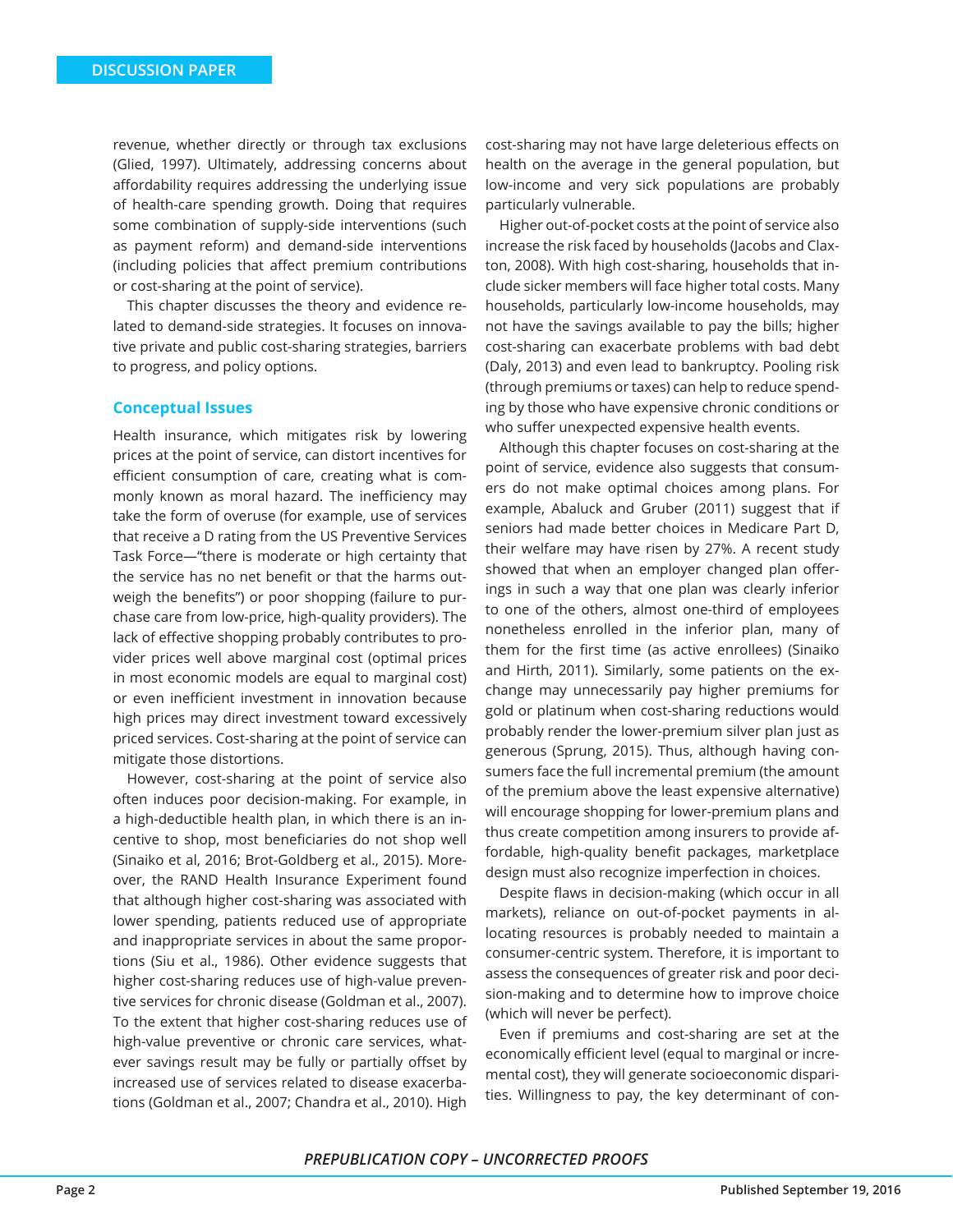sumer decisions, reflects ability to pay. Free markets lead to income-related disparities in access. Because health-care market participants of high and low socioeconomic status are connected through shared-risk pools and provider networks, income-related disparities may have consequences that extend beyond the disadvantaged population.

## **Existing Opportunities for Progress**

Efforts have been under way to develop more sophisticated tools and benefit designs that can replace the traditional blunt cost-sharing structures. Specifically, value-based insurance design (VBID) focuses on encouraging efficient use of services (with less emphasis on the provider or product chosen). Reference pricing and tiered-network products focus on encouraging more efficient choice of provider (with less emphasis on the value of the service).

#### **Value-Based Insurance Design**

In traditional benefit packages, out-of-pocket costs do not reflect the expected clinical benefit or value of care. VBID plans attempt to promote efficiency by aligning patients' out-of-pocket costs with the value of services. Specifically, VBID calls for higher cost-sharing for low-value services and lower cost-sharing for highvalue services. VBID plans are designed with "clinical nuance" in mind, in recognition that clinical services differ in associated clinical benefit and that the clinical benefit of a specific service depends on who receives it (and where and when).

Implementation of clinically nuanced cost-sharing has been driven by private payers and was included in Section 2713 of the Patient Protection and Affordable Care Act (ACA), which eliminates patient cost-sharing for primary preventive services (for specified populations) as selected by the US Preventive Services Task Force, the Centers for Disease Control and Prevention, and other agencies.

Early adopters of VBID reduced cost-sharing primarily for medications considered important for controlling chronic conditions. One plan that lowered cost-sharing reduced nonadherence to medication by about 10 percentage points over a year (Chernew et al., 2008). The available evidence suggests that reductions in costsharing moderately increase the use of targeted highvalue services. However, achieving greater cost savings may require raising copays more aggressively for low-value services. A benefit change in the Mayo Clinic health plan that increased cost-sharing for targeted overused or "preference-sensitive" services—such as diagnostic imaging, outpatient procedures, and laboratory tests—reduced their use (Shah et al., 2011).

# **Reference Pricing**

Health insurance with low cost-sharing and wide provider networks dampens patients' interest in shopping for lower-priced, high-quality providers and thus reduces providers' incentive to compete for patients by reducing prices. That dynamic may explain the wide differences (often a factor of 10) in the prices paid for services by private insurers within and among geographic markets (Cooper et al., 2015). Reference pricing (sometimes known as reference-based benefits or reference-based payment) targets that variation in pricing, as distinct from variation in use. A sponsor (employer or insurer) identifies a point along the distribution of prices within the relevant market and limits its payment to that amount, the reference price. The insurer payment limit typically is set at the 60th or 80th percentile in the distribution; this ensures that enough providers charge below the limit. Patients often can compare prices among providers by using on-line transparency tools. Patients who live in remote geographic areas without access to low-priced providers are often exempted, as are patients whose physicians identify a clinical need to use a high-priced provider or product.

A patient that selects a provider that charges less than or the same amount as the reference amount obtains full insurance coverage. However, a patient that selects a provider that charges more than the reference amount pays the difference. Commonly, the additional payment does not count toward the patient's deductible or annual out-of-pocket maximum, because it is considered a network exclusion rather than a cost share. For that reason, reference-price payments are not constrained by the limits on annual out-of-pocket payments legislated as part of the ACA.

Research shows strong and consistent consumer responses to reference pricing. In one example, in the 2 years after implementation of the design, consumers increased their use of low-priced providers by 9% for cataract removal, 21% for joint replacement, 14%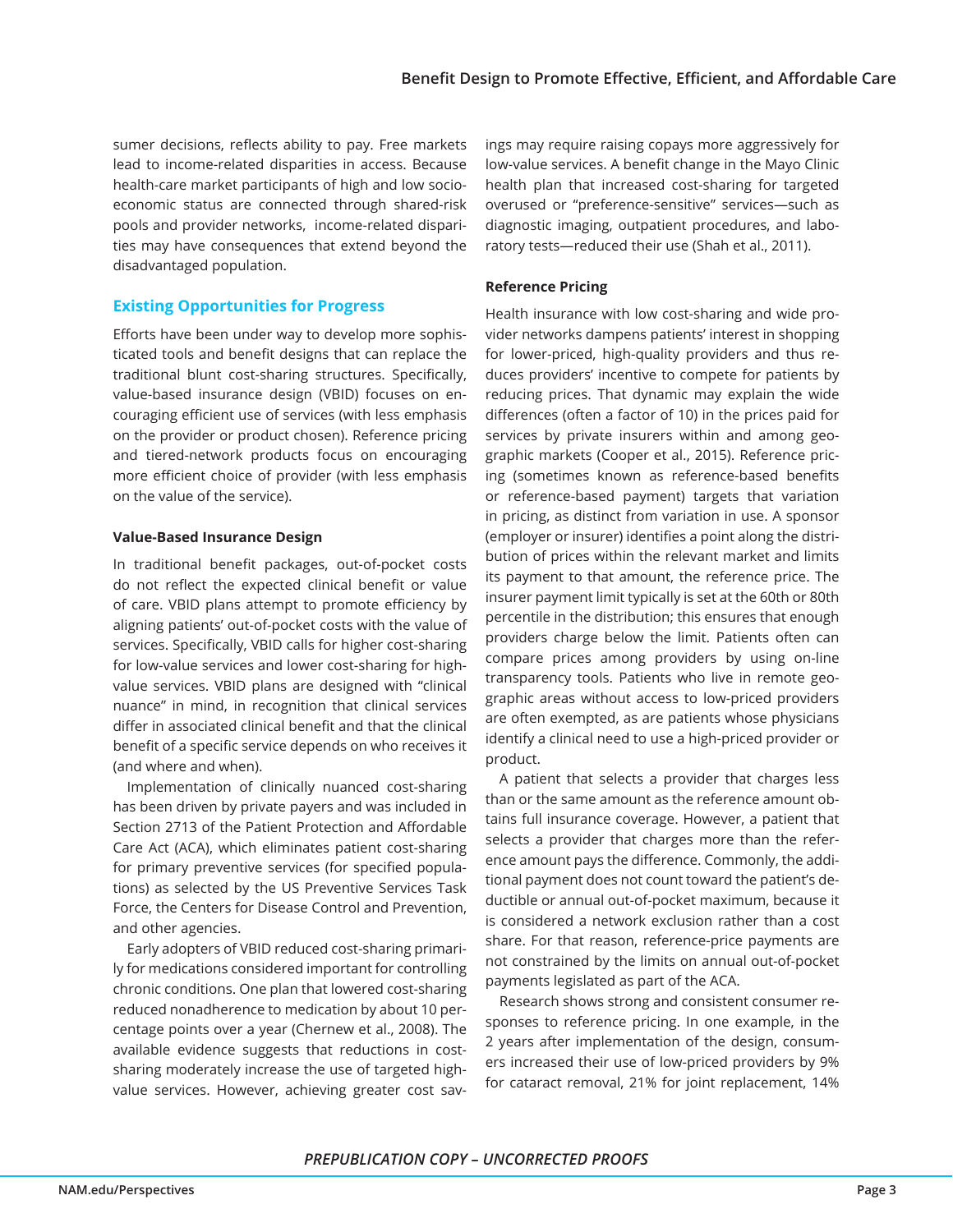for arthroscopy, 21% for colonoscopy, and 25% for in vitro laboratory tests compared with matched control groups (Robinson et al., 2015a; Robinson and Brown, 2013; Robinson et al., 2015b; Robinson et al., 2015c; Robinson et al., 2016). No observed effects on quality have been observed.

The savings generated by reference pricing stem mostly from changes in market shares rather than from price reductions by high-priced providers (price competition). One exception is the observed reductions in prices charged for orthopedic surgery by some initially high-priced hospitals that faced reference pricing in the California public employees' health program, which accounts for a large share of privately insured patients in some geographic markets. In other cases, the share of any one provider's patients subject to reference pricing has been far too small to induce competitive pricing strategies; this might change if the design is adopted by a larger number of payers.

#### **Tiered and Narrow Networks**

Tiered-network plans are plans that place in-network providers into multiple categories (tiers), such as preferred and nonpreferred providers. They require patients to pay more out of pocket if they receive care from nonpreferred providers. They are similar to narrow-network plans, which may not tier in-network providers but drive patients to preferred providers by dropping nonpreferred providers from the network completely.

Tiered- and narrow-network plans are similar to reference-pricing models in that they are designed to encourage patients to seek care from high-value providers, although value often reflects variation in cost more than in quality. However, whereas reference-pricing programs focus on a small number of services, tierednetwork plans often address all (or nearly all) services of a given type. For example, tiered physician networks generally focus on all physician visits, and tiered hospital networks focus on all admissions (with a few exceptions, such as admissions from the emergency room). Unlike a limited or narrow network, which provides no coverage when an out-of-network provider is used, a tiered network provides coverage at nonpreferred innetwork providers subject to higher cost-sharing (but still well below the price of the service).

Evaluations of tiered networks generally find that they influence patient choices, but the evidence is

mixed, and effect sizes are modest. For example, one study of incentives to seek care from hospitals that performed well on safety criteria found effects in only one of two groups studied, and then only for medical, not surgical, admissions (Scanlon et al., 2008). Another study of hospital tiering found that the likelihood of admission to the preferred hospitals rose by about 7% and admission to nonpreferred hospitals fell by a comparable percentage (Frank et al., 2015). A study of physician tiering found that it did not cause patients to switch physicians but that new patients were less likely to choose physicians in the lower tier (Sinaiko and Rosenthal, 2014).

Tiered networks raise a number of concerns (beyond the standard concerns related to cost-sharing). They include patient reluctance to switch primary-care providers (for tiered physician programs), a patient's physician's lack of admitting privileges at a preferred hospital, lack of patient (or referring physician) information about the tiers and thus failure to shop, challenges in measuring quality at a provider-specific level (particularly for individual physicians), and the possibility that tiering will not recognize that quality varies with service. Given those concerns, tiered-network and narrow-network plans are a work in progress. Designers are striving to balance the benefits of better choices (and lower spending) with added risk. Other plan features may enable better versions of the products to be created. For example, if providers in a narrow network work better together, the limitations on choice pose less concern.

#### **Barriers to Progress**

There are several barriers to more effective use of cost-sharing.

#### **Quality Measurement**

Effective markets require reasonable measures of plan or provider quality. Efforts to measure quality are extensive and continuing, but they are impeded by an inability to get comprehensive data on providers (because data often are controlled by individual payers), by incomplete and imperfect measures, and by challenges in conveying the information to consumers or patients. For example, the Institute of Medicine convened a work group to identify core quality measures with the intent of providing guidance on how to reduce the number of quality measures. Boiling quality mea-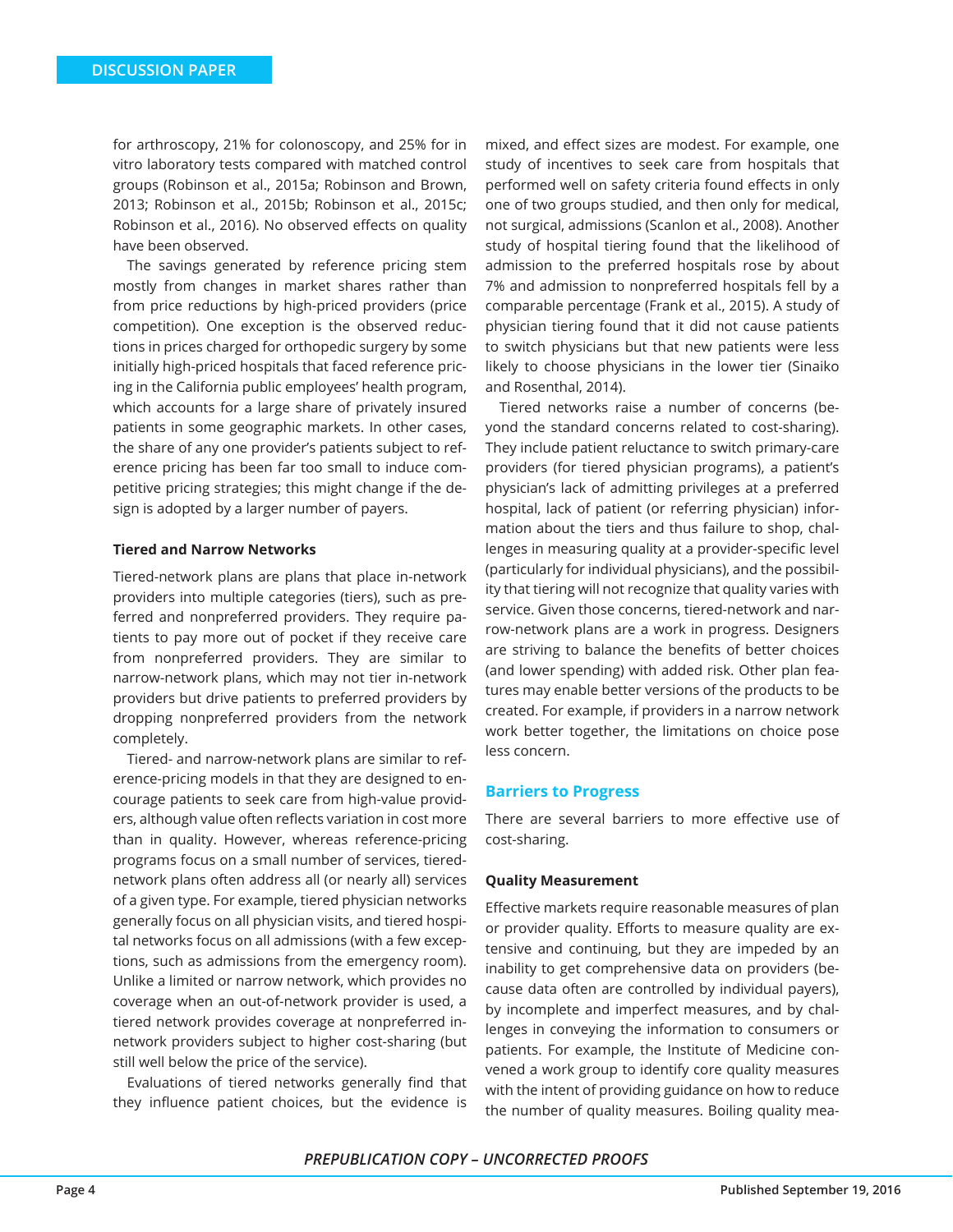sures down to a relatively small set inevitably leaves gaps in measurement, but expanding the set of measures creates administrative burdens and communication challenges.

The details of what is being measured depend on the intent of measurement. Measuring to support patient choice of provider requires provider-specific measurement at a detailed level. For example, a quality measure of cancer care would probably need to reflect cancer type reported at a physician or practice level and adjusted for risk. That creates statistical challenges. Measures and measurement approaches used for payment (in which case aggregation of data on different conditions may be fine) may differ from those used to support clinical improvement. Much of the current attention to quality measurement has not recognized that measurement strategy must reflect intended use and that multiple measurement strategies may therefore be needed. Current quality-measurement efforts often search for a single measure set; too little attention is paid to the intent of measurement or the system of data aggregation and reporting. Existing approaches certainly help patients, but they are a long way from supporting patients' ability to shop on the basis of price and quality.

# **Transparency**

The effectiveness of the aforementioned benefit-design tools in promoting efficiency and affordability (at least for high-value services and providers) depends on readily accessible and usable information for comparing the cost and quality of health plans, providers, and services. Many services are shoppable, but most patients do not shop (Newman et al., 2016).

To support transparency initiatives, private and public insurers recently have developed and distributed tools to inform consumers about health-care quality and cost. For example, CMS continues to disseminate quality information, and most large insurers and many private firms have created transparency tools to support choices of health plans and providers. There is some encouraging evidence, but it is based on a small number of clinical areas and for the very small number of patients (about 10%) that use the tools (Whaley et al., 2014). Broader evidence suggests a minimal effect of transparency tools on spending, in part because so few patients use them (Desai et al., 2016).

One factor limiting diffusion of transparency tools is the proprietary nature of prices (in the private sector); another is the fact that complex benefit designs result in the dependence of price to the patient on prior claims (for example, whether patients have met their deductible). In fact, CMS lacks enough information on supplemental coverage to support price-transparency efforts tailored to beneficiaries at the point of service. Moreover, cognitive problems (particularly for Medicare beneficiaries), time sensitivity, and the complex and stressful nature of medical care may limit the effectiveness of transparency tools in health care-markets, but certainly some shopping is feasible and may improve (Ketcham et al., 2012).

# **Regulatory barriers**

A number of important regulations limit the ability of sophisticated designs to promote efficiency and affordability. These include nondiscrimination rules, which are vital in ensuring equality and access for all, but limit the ability to tie cost-sharing to clinical conditions even though the value of services varies by condition. For example, annual eye examinations are a qualityof-care measure for people who have diabetes mellitus but are not recommended on clinical grounds for those who do not have the condition. Network rules can limit the ability of insurers to create high-value networks and to shop aggressively on behalf of consumers. Consumer and patient protections are vital, but greater targeted flexibility, perhaps for organizations that meet quality benchmarks, could be useful.

# **Attitudes and Evidence**

The benefit designs discussed here are offered by few large self-insured employers. Most employers focus on traditional aspects of benefit design (such as the deductible) to increase consumer cost consciousness. It remains to be seen whether the disadvantages of high deductibles and narrow networks will be widely recognized and lead purchasers to pursue the admittedly more complex alternatives discussed above.

When given a choice, most employers (when selecting insurance on behalf of their employees) and individuals (when choosing within the ACA exchanges) prefer designs that have lower premiums and higher cost-sharing over designs that have higher premiums and lower cost-sharing. That may reflect familiarity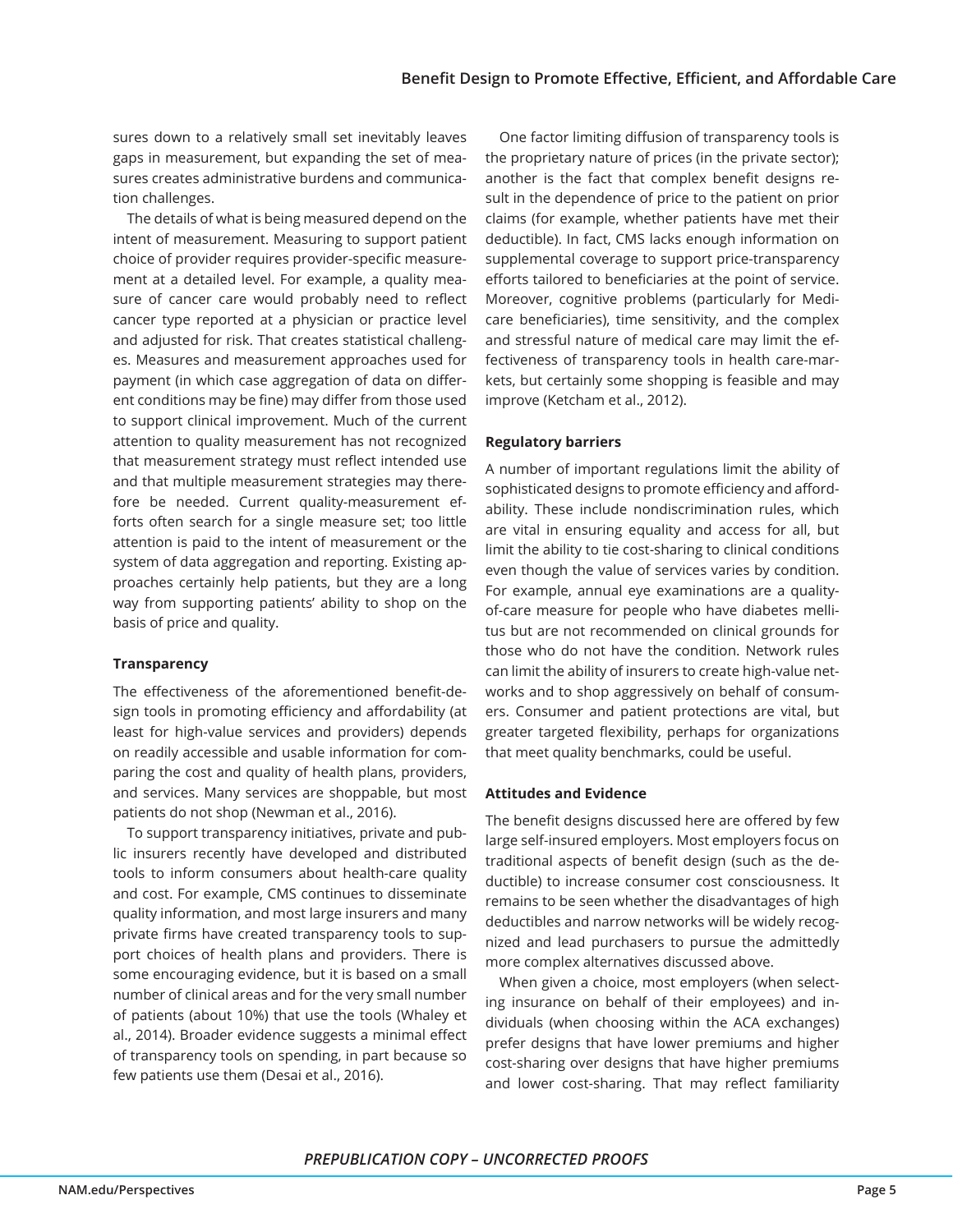with the term premium (in contrast with deductible, for example, which may be poorly understood), shortsightedness on the part of purchasers, misestimation of risk, or other information imperfections. Or it may simply reflect a preference to bear the risks of higher cost-sharing when the alternative is higher premium contributions.

#### **Policy Implications**

#### **Cadillac Tax**

Under the current tax code, workers commonly do not pay income or Social Security taxes on health-insurance premiums; in contrast, wages are subject to both. That favorable treatment encourages the purchase of more comprehensive insurance, which shields people from the costs of health care at the point of service. The benefit is the largest for high-income workers inasmuch as they face the highest marginal incometax rates. The combined effect makes the current tax treatment both inefficient and inequitable.

The ACA includes a "Cadillac tax", which limits such favorable tax treatment by placing a 40% excise tax, to be paid by the employer or other sponsor, on high-cost employer-provided insurance. The tax was scheduled to begin in 2018, but the start date has been delayed by 2 years. Many economists would prefer that the Cadillac tax take a different form in which any excess employer contribution would become ordinary taxable income of the employee. The "tax cap", although disproportionately affecting those in areas that have high health-care costs, would make the limit clearer and shift responsibility from employers to employees, who would be encouraged to choose plans that do not exceed the limit. The plans would probably have higher cost-sharing. The concerns associated with imperfections in markets discussed above, as well as equity and affordability concerns associated with higher cost-sharing, may be mitigated by more sophisticated benefit design. Moreover, such a tax cap would also be more progressive than the Cadillac tax in that the marginal tax rate rises as income rises.

# **High-Deductible Health Plans with Health Savings Accounts**

High-deductible health plans (HDHPs) coupled with health savings accounts (HSAs) are among the fastestgrowing plan types. People who have HSA-eligible

HDHPs are required to pay the full cost of most care until deductibles are met. Current regulations permit a "safe harbor" that allows first-dollar coverage of primary preventive services before satisfaction of the deductible. Services meant to treat "an existing illness, injury, or condition" are excluded from predeductible coverage in HSA-eligible HDHPs. Evidence shows that consumers who switch to an HDHP reduce use of all services, including potentially valuable care and wasteful services (Brot-Goldberg et al., 2015).

Theoretically, HDHPs could adopt a more flexible benefit design that offers more protection for highvalue services through a value-based plan structure. A strategy that explores allowing predeductible coverage for some high-value, clinically indicated health services on the basis of actuarial value to limit the cost of such additions could produce more effective high-value health-plan designs without fundamentally altering the original intent and spirit of the plans. That could be particularly important for treatments for chronic diseases, which account for 75% of total US health spending.

Clinically nuanced, or "smarter", deductibles might be a natural evolution of HDHPs in that cost-sharing might be reduced for high-value services and providers and increased for low-value services and providers. That would require greater efforts to measure highvalue and low-value services that depend on clinical condition, but as the market for HSA-eligible HDHPs grows, it is important that they avoid creating barriers to access the services that prevent deleterious consequences of chronic disease—services that are among the most important for high-cost patients.

#### **Medicare Benefit Design**

The Medicare benefit package has many gaps, including gaps in coverage for long-term care services, dental care, eyeglasses, and hearing aids (KFF, 2014). Unlike most private insurance plans, Medicare does not have a limit on out-of-pocket costs. Thus, beneficiaries face potentially catastrophic out-of-pocket costs (Cubanski et al., 2014). To avoid such costs, many enroll in supplemental insurance plans that have additional premiums, but these plans, sold separately, increase Medicare spending because Medicare pays a share of the cost of induced use.

One solution would be to restructure the currently fragmented Medicare benefit package (Parts A, B, and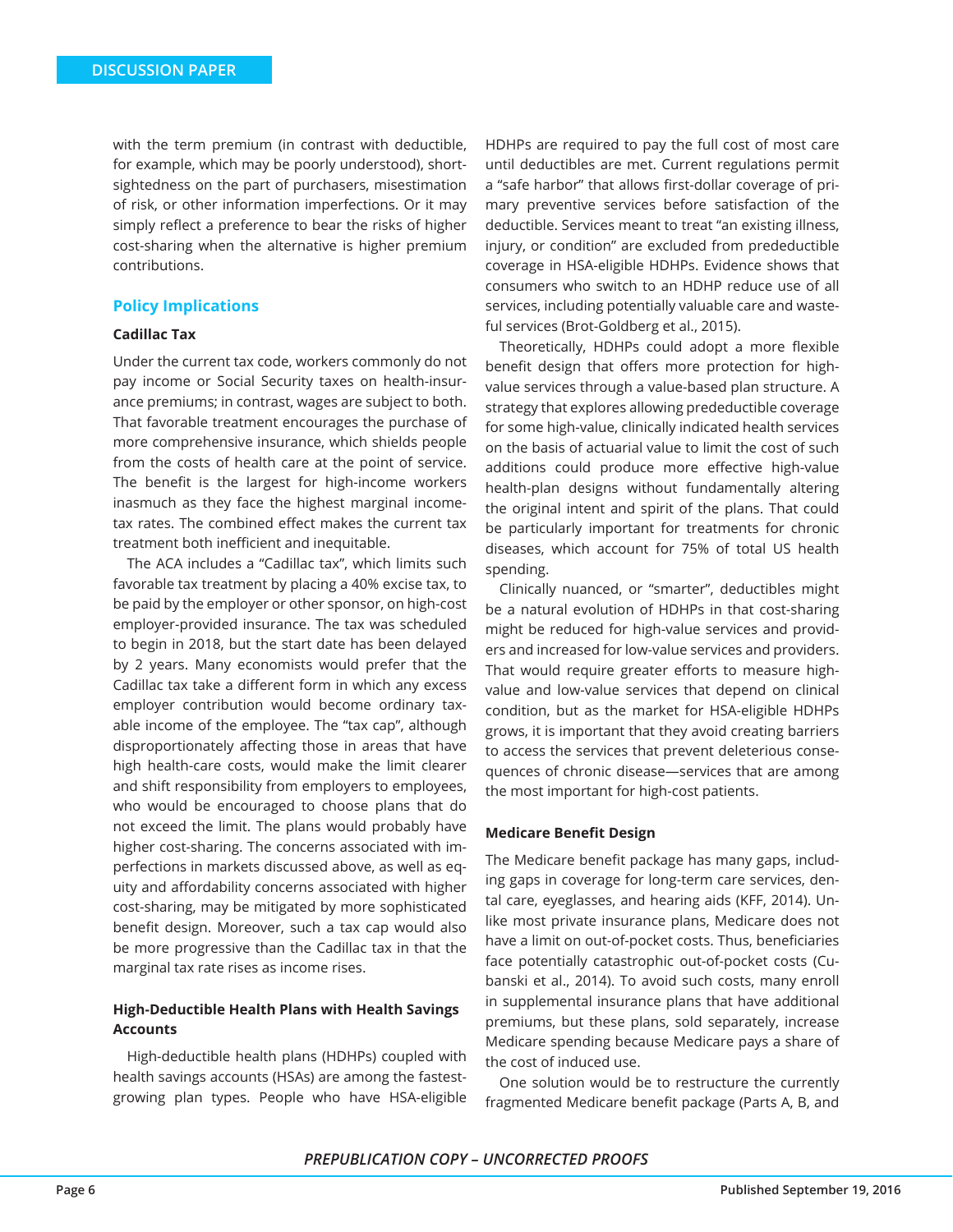D) to provide comprehensive benefits to beneficiaries with lower deductibles and a limit on out-of-pocket costs. Several variants have been proposed, some including Medicare provision of supplemental coverage for an added premium (Davis et al., 2013; Aaron and Reischauer, 2015; Ginsberg and Rivlin, 2015). Because this is premium-financed, it would not have an adverse budgetary effect. Estimates related to one such proposal predict that beneficiaries would spend 17% less than what they are spending if they have traditional Medicare with Part D and a Medigap supplemental plan (Davis et al., 2013).

# **Summary Recommendations for Vital Directions**

Rising health-care spending has created serious challenges for purchasers in the American health-care system. Solutions will require both supply-side and demand-side interventions if they are to improve the effectiveness and efficiency of care to maintain affordability. The different types of strategies are not mutually exclusive but should be harmonized in recognition that neither is perfect. Demand-side strategies, for example, impose risk and may exacerbate socioeconomic disparities. Nevertheless, beneficiary cost-sharing will probably be an important feature of the health-care system, and we should strive to ensure that benefit designs do not create barriers to but instead encourage access to high-value services from high-value providers.

In that spirit, we offer four vital directions:

**1. Modify safe-harbor regulations for HSA-HDHP plans to permit first-dollar coverage of highvalue services.** Effective management of chronic disease is important for creating value in the health-care system. Existing rules force HSA-eligible HDHPs to create financial barriers to chronic-disease management, which both discourages takeup of these plans and may lead to deleterious outcomes for enrollees. Redesign of the rules to allow more flexibility in the context of an HDHP could help promote efficient use of care without substantially altering the average plan generosity.

**2. Standardize plans offered on the exchange to incorporate principles of value-based insurance design.** Given the relatively low actuarial values of plans on the exchange, optimizing the designs to support value-based insurance and shopping (without raising actuarial values) could be important. Standardization is important to support plan choice, but the standardized plans should promote value. Covered California has moved in that direction by lowering copays and removing deductibles for primary-care services for most enrollees, but more progress could be made.

**3. Redesign the Medicare benefit package.** The Medicare benefit package has many gaps and does not have a limit on out-of-pocket costs. Over time, supplemental coverage may become less generous and more expensive. Redesigning the benefit package to provide comprehensive benefits with lower deductibles and a limit on out-of-pocket costs and with financing by added premiums could help to provide more effective risk protection without a substantial federal budgetary effect. Beneficiaries may pay less because they would not need to buy supplemental coverage.

#### **4. Limit the favorable tax treatment of insurance.**

Favorable tax treatment of insurance is regressive and discourages efficient benefit design. Limiting the tax deductibility of coverage by implementing the Cadillac tax or, preferably, imposing a similar alternative, such as a tax cap, would support efforts to design efficient benefit packages. However, it must be done in a way that uses some of the added revenue to mitigate the adverse consequences, particularly the burden on lower-income taxpayers.

Tradeoffs are inevitable. No policies are perfect. The ultimate test of any health-reform proposal will be whether it improves health and addresses rising costs. Flexibility in benefit design that allows better alignment with value is one leg of the stool and can transform a system driven by incentives to increase volume into a system that encourages better outcomes at an affordable cost.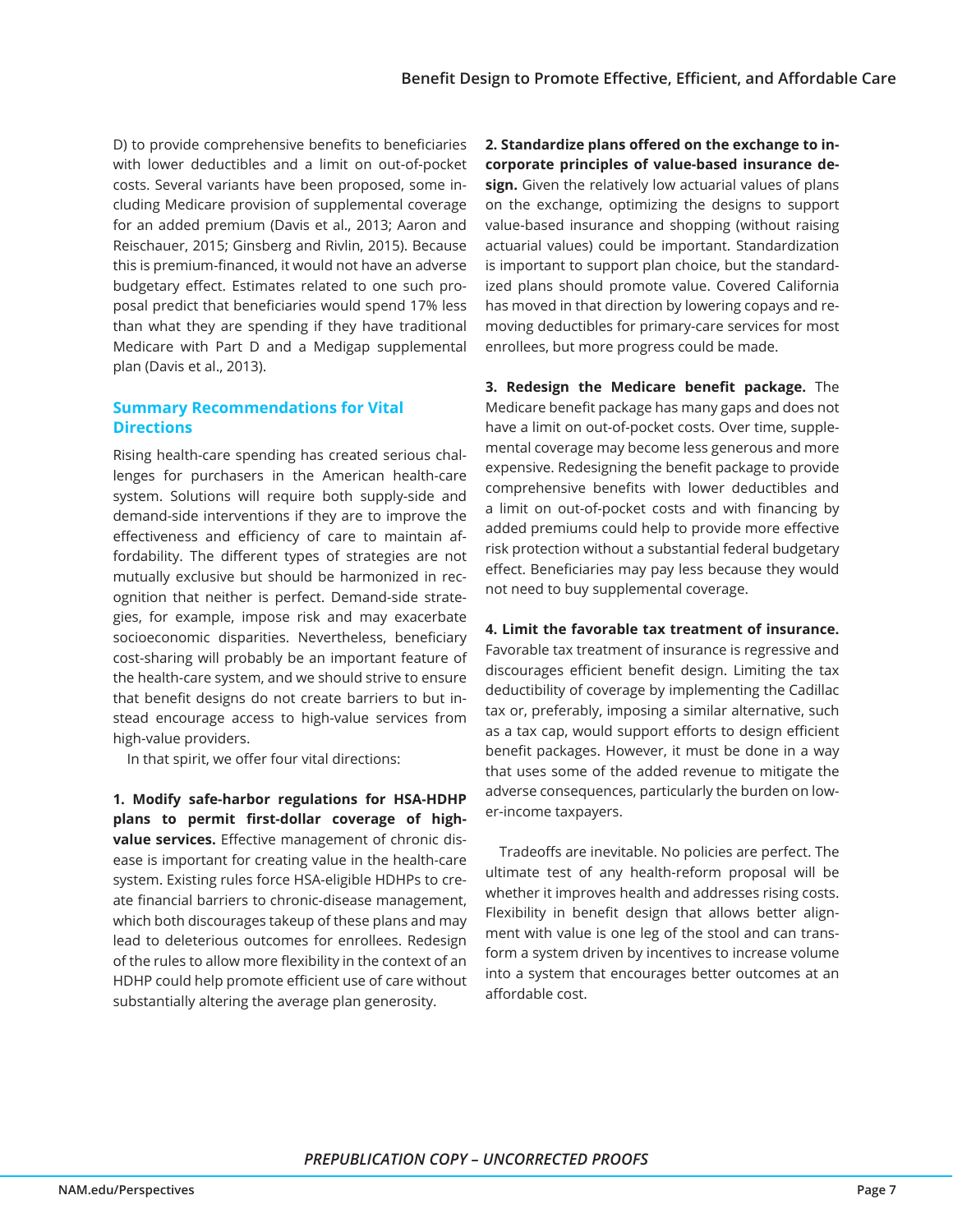# **Summary Recommendations for Vital Directions**

- 1. Modify safe-harbor regulations for HSA-HDHP plans to permit first-dollar coverage of high-value services.
- 2. Standardize plans offered on the exchange to incorporate principles of valuebased insurance design.
- 3. Redesign the Medicare benefit package.
- 4. Limit the favorable tax treatment of insurance.

## **References**

- Aaron, H. and R. Reischauer. 2015. The Transformation of Medicare, 2015 to 2030. Forum for Health Economics and Policy 18(2):119-136.
- Abaluck, J. and J. Gruber. 2011. Choice Inconsistencies among the Elderly: Evidence from Plan Choice in the Medicare Part D Program. American Economic Review 101:1180-1210.
- Brot-Goldberg, Z., A. Chandra, B. Handel, and J. Kolstad. 2015. What Does a Deductible Do? The Impact of Cost-Sharing on Health Care Prices, Quantities, and Spending Dynamics. National Bureau of Economic Research Working Paper No. 21632.
- Chandra, A., J. Gruber, and R. McKnight. 2010. Patient Cost-Sharing and Hospitalization Offsets in the Elderly. American Economic Review 100(1):193-213.
- Chernew, M., M. Shah, A. Wegh, S. Rosenberg, I. Juster, A. Rosen, M. Sokol, K. Yu-Isenberg, and A.M. Fendrick. 2008. Impact of Decreasing Copayments on Medication Adherence Within a Disease Management Environment. Health Affairs 27(1):103-112.
- Collins, S., P. Rasmussen, S. Beutel, and M. Doty. 2015. The Problem of Underinsurance and How Rising Deductibles Will Make it Worse. The Commonwealth Fund. http://www.commonwealthfund.org/publications/issue-briefs/2015/may/problem-of-underinsurance
- Cooper, Z., S. Craig, M. Gaynor, and J. Van Reenen. 2015. The Price Ain't Right? Hospital Prices and Health Spending on the Privately Insured. National Bureau of Economic Research Working Paper No. 21815.
- Cubanski, J., C. Swoope, A. Damico, and T. Neuman. 2014. How Much is Enough? Out-of-Pocket Spend-

ing Among Medicare Beneficiaries: A Chartbook. The Henry J. Kaiser Family Foundation. http://kff. org/medicare/report/how-much-is-enough-out-ofpocket-spending-among-medicare-beneficiaries-achartbook/

- Daly, R. 2013. Shifting Burdens: Hospitals increasingly concerned over effects of cost-sharing provisions in health plans to be offered through insurance exchanges. Modern Healthcare. http://www. modernhealthcare.com/article/20130615/MAGA-ZINE/306159953
- Davis, K., C. Schoen, and S. Guterman. 2013. Medicare Essential: An Option to Promote Better Care and Curb Spending Growth. The Commonwealth Fund. http://www.commonwealthfund.org/~/media/files/ publications/in-the-literature/2013/may/1689\_davis\_medicare\_essential\_ha\_05\_2013\_itl.pdf
- Desai, S., L. Hatfield, A. Hicks, M. Chernew, and A. Mehrotra. 2016. Association Between Availability of a Price Transparency Tool and Outpatient Spending. Journal of the American Medical Association 315(17):1874-1881.
- Frank, M.B., J. Hsu, M.B. Landrum, and M.E. Chernew. 2015. The Impact of a Tiered Network on Hospital Choice. Health Services Research 50(5):1628-1648.
- Ginsberg, P. and A. Rivlin. 2015. Challenges for Medicare at 50. New England Journal of Medicine 373:1993-1995.
- Glied, S. 1997. Chronic Condition: Why Health Reform Fails. Cambridge, MA: Harvard University Press.
- Goldman, D., G. Joyce, and Y. Zheng. 2007. Prescription Drug Cost Sharing: Associations with Medication and Medical Utilization and Spending and Health. Journal of the American Medical Association 298(1):61-69.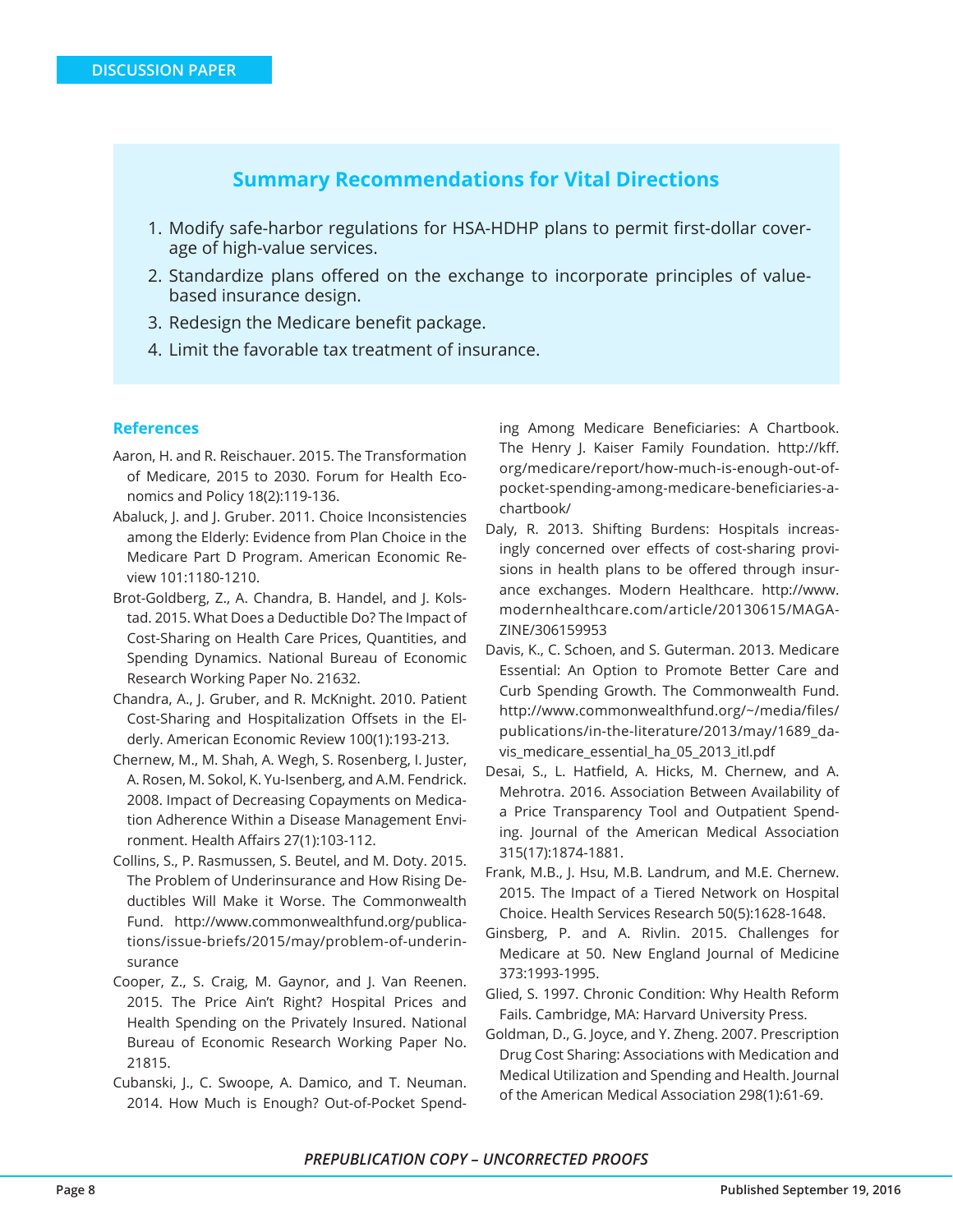- Jacobs, P and G. Claxton. 2008. Comparing the Assets of Uninsured Households to Cost Sharing Under High-Deductible Health Plans. Health Affairs 27(3).
- The Henry J. Kaiser Family Foundation. 2014. Medicare at a Glance. http://kff.org/medicare/fact-sheet/medicare-at-a-glance-fact-sheet/.
- Ketcham, J., C. Lucarelli, E. Miravete, and M.C. Roebuck. 2012. Sinking, Swimming, or Learning to Swim in Medicare Part D. American Economic Review 102(6):2639-2673.
- Long, M., M. Rae, G. Claxton, A. Jankiewicz, and D. Rousseau. 2016. Recent Trends in Employer-Sponsored Health Insurance Premiums. Journal of the American Medical Association 315(1):18.
- Newman, D., E. Barrette, S. Parente, and K. Kennedy. 2016. An examination of Commercially Insured Health Care Service Prices in the U.S. Health Affairs 35(5):923-7.
- Robinson, J., and T. Brown. 2013. Increases in Consumer Cost Sharing Redirect Patient Volume and Reduce Hospital Prices for Orthopedic Surgery. Health Affairs 32(8):1392-97.
- Robinson, J., T. Brown, and C. Whaley. 2015a. Reference-Based Benefit Design Changes Consumers' Choices and Employers' Payments for Ambulatory Surgery. Health Affairs 34(3):415-22.
- Robinson, J., T. Brown, C. Whaley, and K. Bozic. 2015b. Consumer Choice Between Hospital-Based and Freestanding Facilities for Arthroscopy. Journal of Bone and Joint Surgery 97:1473-81.
- Robinson, J., T. Brown, C. Whaley, and E. Finlayson. 2015c. Association of Reference Payment for Colonoscopy with Consumer Choices, Insurer Spending, and Procedural Complications. JAMA Internal Medicine 175(11):1783-91.
- Robinson, J., C. Whaley, and T. Brown. 2016. Impact of Reference Pricing on Consumer Choices, Laboratory Prices, and Total Spending for Diagnostic Tests. JAMA Internal Medicine; in press.
- Scanlon, D., R. Lindrooth, and J. Christianson. 2008. Steering Patients to Safer Hospitals? The Effect of a Tiered Hospital Network on Hospital Admissions. Health Services Research 43(5):1849-68.
- Shah, N., J. Naessens, D. Wood, R. Stroebel, W. Litchy, A. Wagie, J. Fan, and R. Nesse. 2011. Mayo Clinic Employees Responded to New Requirements For Cost Sharing By Reducing Possibly Unneeded Health Services Use. Health Affairs 30(11):2134-41.

Sinaiko, A. and R. Hirth. 2011. Consumers, Health In-

surance, and Dominated Choices. Journal of Health Economics 30(2):450-457.

- Sinaiko, A., and M. Rosenthal. 2014. The Impact of Tiered Physician Networks on Patient Choices. Health Services Research 49(4):1348-1363.
- Sinaiko, A., A. Mehrotra, and N. Sood. 2016. Cost-Sharing Obligations, High-Deductible Health Plan Growth, and Shopping for Health Care: Enrollees With Skin in the Game. JAMA Internal Medicine 176(3):395-7.
- Siu, A., F. Sonnenberg, W. Manning, G. Goldberg, E. Bloomfield, J. Newhouse, and R. Brook. 1986. Inappropriate Use of Hospitals in a Randomized Trial of Health Insurance Plans. New England Journal of Medicine 315:1259-1266.
- Sprung, A. 2015. "When Silver is worth more than Gold or Platinum: Media coverage of high out-of-pocket costs neglects to note that ACA's Silver plans are often worth more than their weight in gold." HealthInsurance.org. https://www.healthinsurance.org/ blog/2015/06/12/when-silver-is-worth-more-thangold-or-platinum/.
- Whaley, C., J. Chafen, S. Pinkard, G. Kellerman, D. Bravata, R. Kocher, and N. Sood. 2014. Association Between Availability of Health Service Prices and Payments for These Services. Journal of the American Medical Association 312(16):1670-1676.

# **Suggested Citation**

Chernew, M. E., Fendrick, A. M., Glied, S., Ignagni, K., Parente, S., Robinson, J., and Wilensky, G. R. 2016. *Benefit design to promote effective, efficient, and affordable care*. Vital Directions for Health and Health Care Series. Discussion Paper, National Academy of Medicine, Washington, DC. https://nam.edu/wp-content/2016/09/benefit-design-to-promote-effectiveefficient-and-affordable-care.pdf.

# **Author Information**

**Michael E. Chernew, PhD,** is the Leonard D. Schaeffer Professor, Director, Healthcare Markets and Regulation, Harvard Medical School. **A. Mark Fendrick, MD,**  is Professor, Department of Internal Medicine and Department of Health Management and Policy, University of Michigan. **Sherry Glied, PhD,** is Dean, Robert F. Wagner Graduate School of Public Service, New York University. **Karen Ignagni, MBA,** is President and CEO, EmblemHealth. **Stephen Parente, PhD,** is Professor and Director, Medical Industry Leadership In-